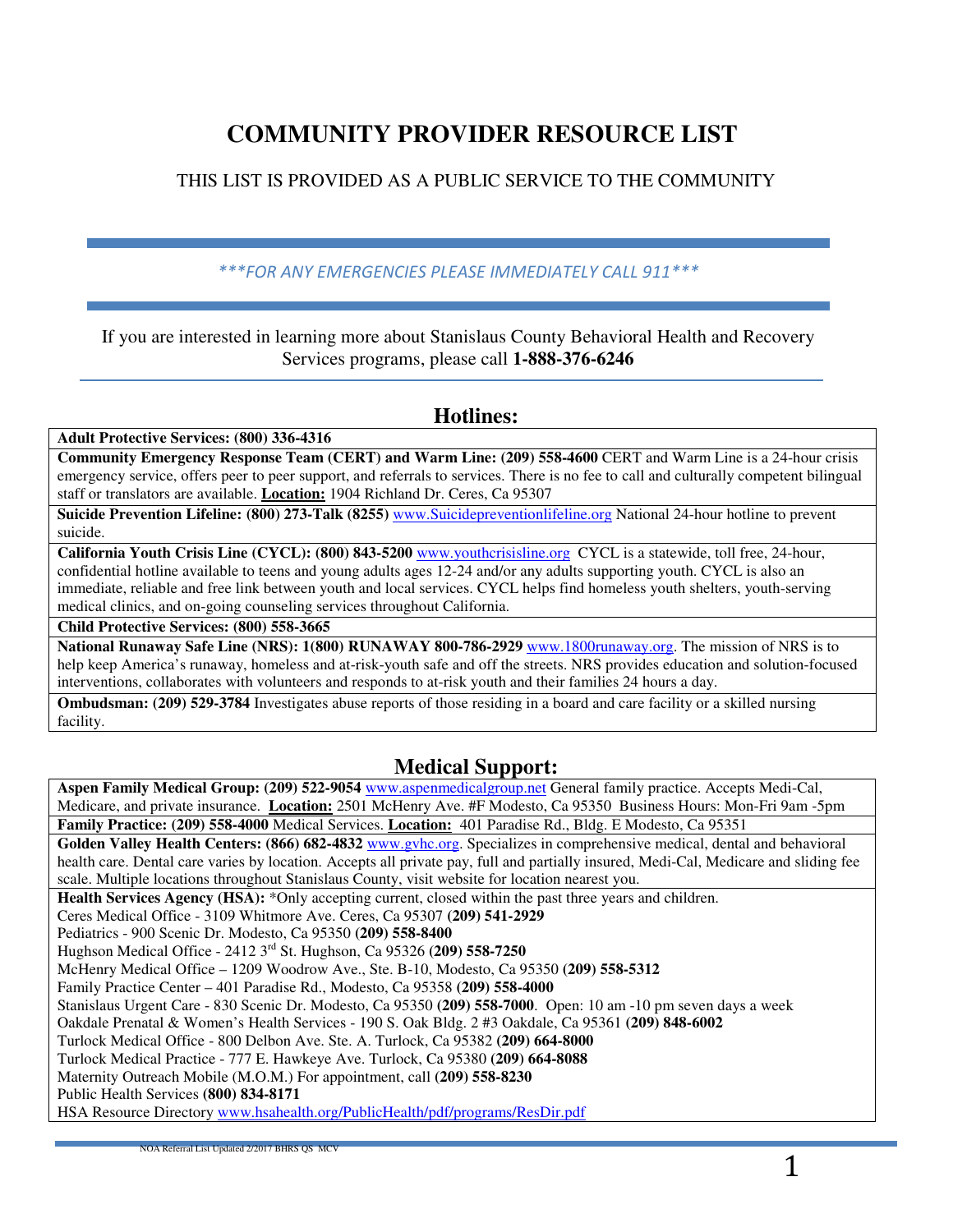**Hospice of Covenant Care: (209) 664-2550** Hospice exists to care for persons in the last phase of an incurable disease. Clinical professionals and volunteers team with families. Support group/bereavement services after death of a loved one. FEES: None to patient. **Location:** 1850 Colorado Ave. Turlock, Ca 95382 Business hours: 8am-5pm.

**Stanislaus County Department of Public Health: (**Toll Free) **(800) 834-8171** (Local) **(209) 558-7400** Nursing and community outreach programs such as: Adolescent Life Pregnancy Program, Healthy Birth Outcome Program, and High Risk Maternal Child Health. **Location:** 830 Scenic Dr., Bldg. 3 Modesto, Ca 95354 Business hours: 8am-5pm

**St. Luke's Family Practice: (209) 549-1057 Location:** 1400 Florida Ave., Suite 109 Modesto, Ca 95350 Appointments only in person, closed Wednesdays. Fees: Free.

**Medically Indigent Adult Program (MIA): (209) 558-7189** Stanislaus County Indigent Health Care Program offers indigent residents who have little or no means of access to coverage for medical services. Services available for emergency circumstances. **Location:** 830 Scenic Dr. Modesto, Ca 95350

**Medi-Cal/Covered California**: **(209) 558-4453 or (209) 300-4175** https://www.coveredca.com/ Assistance with access to health care insurance and Medi-Cal.

# **Counseling/Support Services:**

**Aspiranet: (209) 576-1750 (Modesto); (209) 669-2583 (Turlock)** 

Individual, group and family counseling. Culturally sensitive staff available who speak English and Spanish. FEE: Medi-Cal and Private Pay for children; Private Pay and Private Insurance for children and adults.

**Modesto Location:** 1620 Cummins Dr. Modesto, CA 95358-6400

**Turlock Location:** 420 E. Canal Dr. Turlock, Ca 95380

**The Bridge: (209) 571-8430** Interpreter Services: **(209) 571-0349** Interpretation and translation (Cambodian, Hmong, and Laotian); referral services; cultural liaison for clients with public/private agencies; ESL class; youth activities and tutoring. FEES: None. **Location:** 605 Chicago Ave. Modesto, Ca 95351 Business hours: M-F 8am-5pm

**Center For Human Services: (209) 526-1440** Individual, group and family counseling (coping skills, marriage and anger management). Teen recreation center, child care/other resource and referral, planned parenthood. Services available in Modesto, Patterson and Turlock. Services offered in English and Spanish. FEES: sliding scale; accept Medi-Cal for adult groups only; accepts Medi-Cal for children. **Location:** 2000 W. Briggsmore Ave., Suite I, Modesto, Ca 95350

Business hours: M-Th 8am-8pm and Fri. 8am -5pm.

**Children's Crisis Center: (209) 577-0138; (209) 577-4413** Parenting classes, advocacy program, 24-hour crisis line, emergency child care. Fee: Free to qualifying families. **Location:** 1244 Fiori Ave. Modesto, Ca 95350

**Community Hospice: (209) 578-6300** Support groups for people grieving loss of a parent, child, sibling, friend or significant other. Culturally competent bilingual staff available. FEES: None. **Location:** 4368 Spyres Way Modesto, Ca 95356 Business hours: M-F 8am-5pm.

**Disability Resource Agency for Independent Living: (209) 521-7260** A disability agency providing information/ referral, peer counseling, independent living skills training, benefits planning/advising, housing referrals, assistive technology. FEES: Free (except some devices). **Location:** 221 McHenry Ave. Modesto, Ca 95354 Business hours: M-F 9-5 (closed for lunch 12-1). Call for appointment.

**El Concilio: (209) 523-2860** Counseling, referrals and education. Free ESL/citizenship classes, immigration, first time home buying/ financial literacy, assistance, support groups, counseling/referrals, health and parent education. **Location:** 1314 H Street Modesto, Ca 95354 Business hours: M-F 8am-5pm.

**Family Resource Centers:** Resource centers provide a wide range of services from support (clothes closets and food) to mental health counseling. Based on the location of your current residence, call the nearest center for assistance or any center for more information.

Parent Resource Center: **(209) 549-8193**

Sierra Vista Family Resource Drop-In Center: **(209) 492-9785** Sierra Vista N. Modesto: **(209) 338-0279** West Modesto: **(209) 522-6902** Hughson Family Resource Center: **(209) 883-2027**

Grayson/Westley Family Resource Center: **(209) 894-3188** Oakdale FRC & Counseling Center: **(209) 847-0420**

Ceres Partnership for Healthy Children: **(209) 541-0101** Family Support Network: **(209) 847-5121**

Turlock Family Resource Center: **(209) 668-6118** Casa Del Rio-Riverbank: **(209) 869-0468**

Patterson Family Resource Center: (209) 892-6688 Newman Family Resource Center: (209) 862-0295

**Friends Are Good Medicine Self-Help Group Information Booklet: (209) 525-6239** http://www.friendsaregoodmedicine.com/index.shtm

Resource Directory available by calling telephone number or via Internet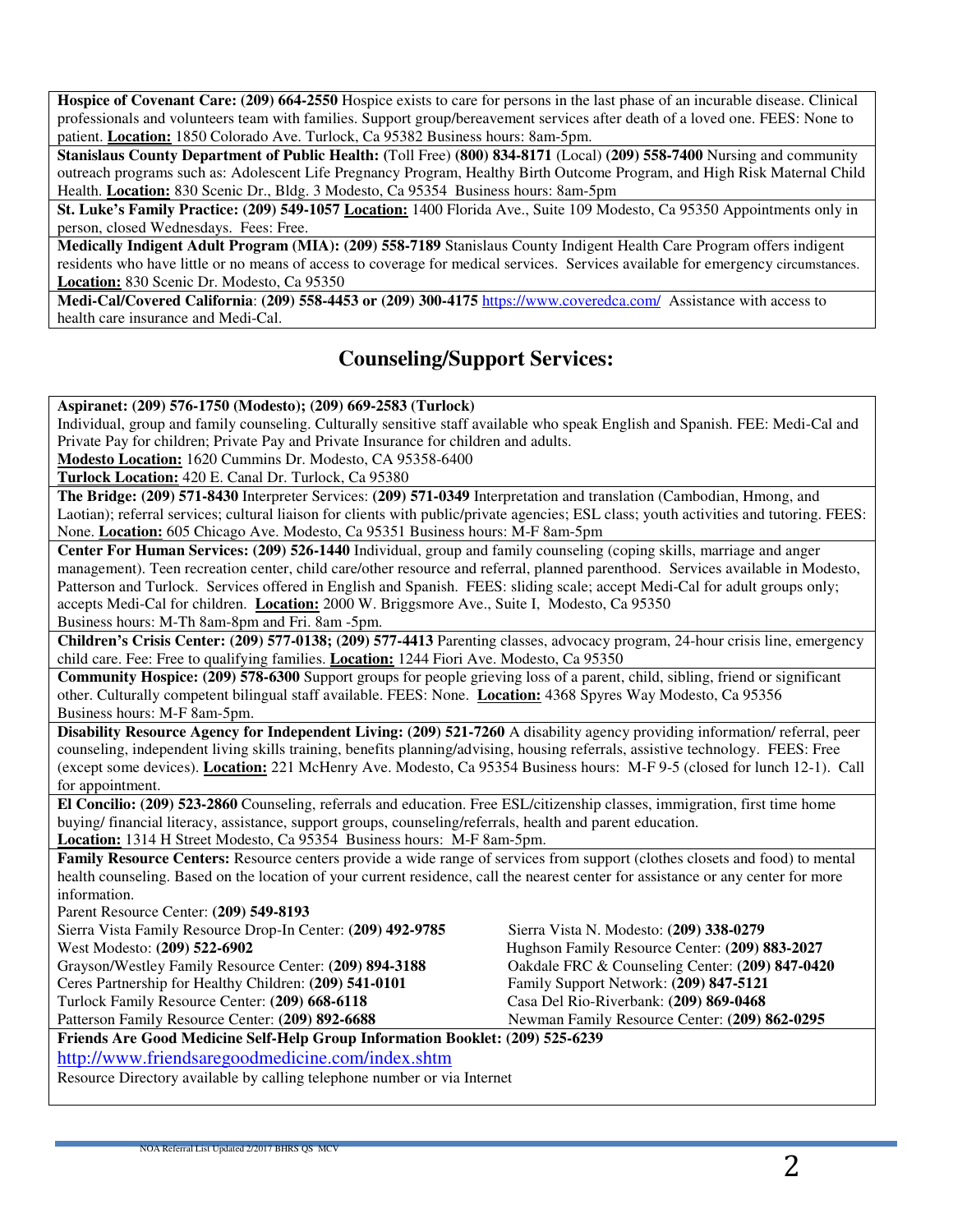**Haven Women's Center: (209)524-4331;** 24-hour domestic violence/ rape crisis line: **(209) 577-5980 or 1-888-454-2836**  Education/ emotional support groups, individual counseling, rape crisis intervention help, domestic violence, restraining orders, battered women's shelters. Youth groups for children and teens impacted by DV or sexual abuse. Culturally competent bilingual staff available. FEES: Free support groups; no fee for any services. **Location:** 618 13<sup>th</sup> St. Suite I Modesto, Ca 95354 Business hours: M-F 8:30am – 4:30 pm and 2<sup>nd</sup> **Location:** 301 Starr Ave., Turlock, CA 95380, **(209) 644-9131** 

Health Net (MHN): **Phone: (888) 426-0030, Fax: (855) 703-3268:** For Medi-Cal consumers who have been determined to meet criteria for mild to moderate mental health services. Contact the number for referrals and further information.

Health Plan of San Joaquin (Beacon): **Phone: (888)-581-7526, Fax: (866) 422-3413:** For Medi-Cal consumers who have been determined to meet criteria for mild to moderate mental health services. Contact the number for referrals and further information.

**Jessica's House: (209) 250-5395 http://jessicashouse.org :** Grief support for children, teens, and families. Location: 741 East Main St., Turlock, CA 95380

**Josie's Place Drop-In Center: (209) 558-4464** Provides a safe environment for 16-25 year olds with serious emotional disturbance or mental illness. Employment and housing resources, access to computers, games, billiards, organized activities. FEES: None. **Location:** 1208 9<sup>th</sup> St. Modesto, Ca 95354 Business hours: M-Th 9am-6pm, Fri 9am-6pm and Sat 10am-4pm.

**Maino Community Health Library: (209)-523-0732** The library is a community service of Sutter Gould Medical Foundation. It is a free, comprehensive medical library open to all members of our community. The library's resources emphasize understanding and treatment of disease as well as prevention, health and wellness.

**Location:** 1700 McHenry Ave. Suite 60B Modesto, Ca 95350 (In McHenry Village) Business hours: M-F 8:30am to 5:00pm **National Alliance on Mental Illness (NAMI) Stanislaus: (209) 558-4555** A grassroots family and consumer self-help support and advocacy organization dedicated to improving the lives of people with severe mental illness (i.e. schizophrenia, bipolar disorder, clinical depression, panic disorder, OCD, PTSD). Family-to-Family and Peer-to-Peer classes.

**Location:** 500 North 9<sup>th</sup> St. Suite D Modesto, Ca 95350 Business hours: M-F 10am-2pm.

**Parents, Families, and Friends of Lesbians and Gays (PFLAG): (209) 566-2468 (answering machine)** A supportive group that believes in the dignity and worth of all individuals. Confidential emotional support, education, and opportunities for advocacy. Meets first and third Tuesdays 7-9pm. **Location:** Emanuel Lutheran Church 324 College Ave. Modesto, Ca 95350

**Parents United: (209) 524-4858** One-on-one counseling for adults molested as children and adult offenders; groups for children. FEES: Medi-Cal, Private Insurance, Victim Witness. Free for uninsured Stanislaus County residents

Location: 610 14<sup>th</sup> St. Modesto, Ca 95354 Business hours: M-W 8:30am-6pm; Thu 8:30am-5pm; Fri 8:30am-1pm.

**Sierra Vista Child and Family Services: (209) 550-5869 (children); (209) 524-6371 (adults)** Variety of child, adult and family services including individual/family and divorce counseling, court ordered counseling, parent education, anger management, domestic violence programs. FEES: Sliding scale, private insurance, Medi-Cal, no-fee parenting classes. **Location:** (adults) 1030 15th St. Modesto, Ca 95354 **Location:** (children) 1400 K St., Ste. B Modesto, Ca 95354 Business hours: M-F 8am-5pm.

**Stanislaus Pride Center: (209) 372-3056** www.MOPRIDE.org A non-profit corporation whose mission is to provide informational, educational and cultural resources in a safe and positive environment to support, strengthen and celebrate the lives of gay, lesbian, bisexual, and transgender persons in the greater Modesto area. See website for more information.

**StanWORKS for Welfare to Work: (209) 558-3575** This program offers a variety of services for customers experiencing barriers to employment (mental health problems, domestic violence and substance abuse). Only available to TANF eligible individuals. The program offers assessment and treatment to help remove barriers to employment. Support groups for ongoing care. **Location:** 251 E. Hackett Rd. Modesto, Ca 95351 Business hours: M-F 8am-5pm.

**Turning Point**: **(209) 544-1913** Offers a variety of services including peer to peer support program, shelter services and transportation assistance. **Location:** 1001 Needham Ave. Modesto, Ca 95350

**Telecare SHOP: 209-341-1824** Offers a variety of mental health services to Stanislaus County Residents 18 years and older. **Location:** 500 N. 9th Street, Suite B Modesto, Ca 95350

**Valley Mountain Regional Center (VMRC): (209) 529-2626** Service for children and adults with developmental disabilities in San Joaquin, Stanislaus, Amador, Calaveras and Tuolumne counties. Free diagnostic and assessment services are available to any person suspected of having a developmental disability, such as intellectual disability, cerebral palsy, epilepsy, or autism. To qualify for ongoing support and services, a person must be found to have a developmental disability which began before the age of 18 and is a substantial handicap**.** 

**Veterans Administration (VA): (209) 558-7380** Comprehensive benefit counseling, claim preparation and submission for VA claims and claim follow-up, appeal initiation, VA medical care. **Location:** 121 Downey Ave. Ste. 102 Modesto, Ca 95354 Business hours: M-F 8am-5pm, by appointment.

**Veterans Center: (209) 569-0713 or 1-877-927-8387** Services to veterans who served in military. One on one counseling and group counseling.Location: 1219 N. Carpenter Rd., Suite 11-12 Modesto, CA 95358**:** M-Th 8 a.m. to 7 p.m., Fri 8 a.m. to 4:30 p.m., Sat: (Last Saturday of the month 8:00 a.m. to 4:30 p.m.) **Crisis Line:** 1-800-273-8255 press 1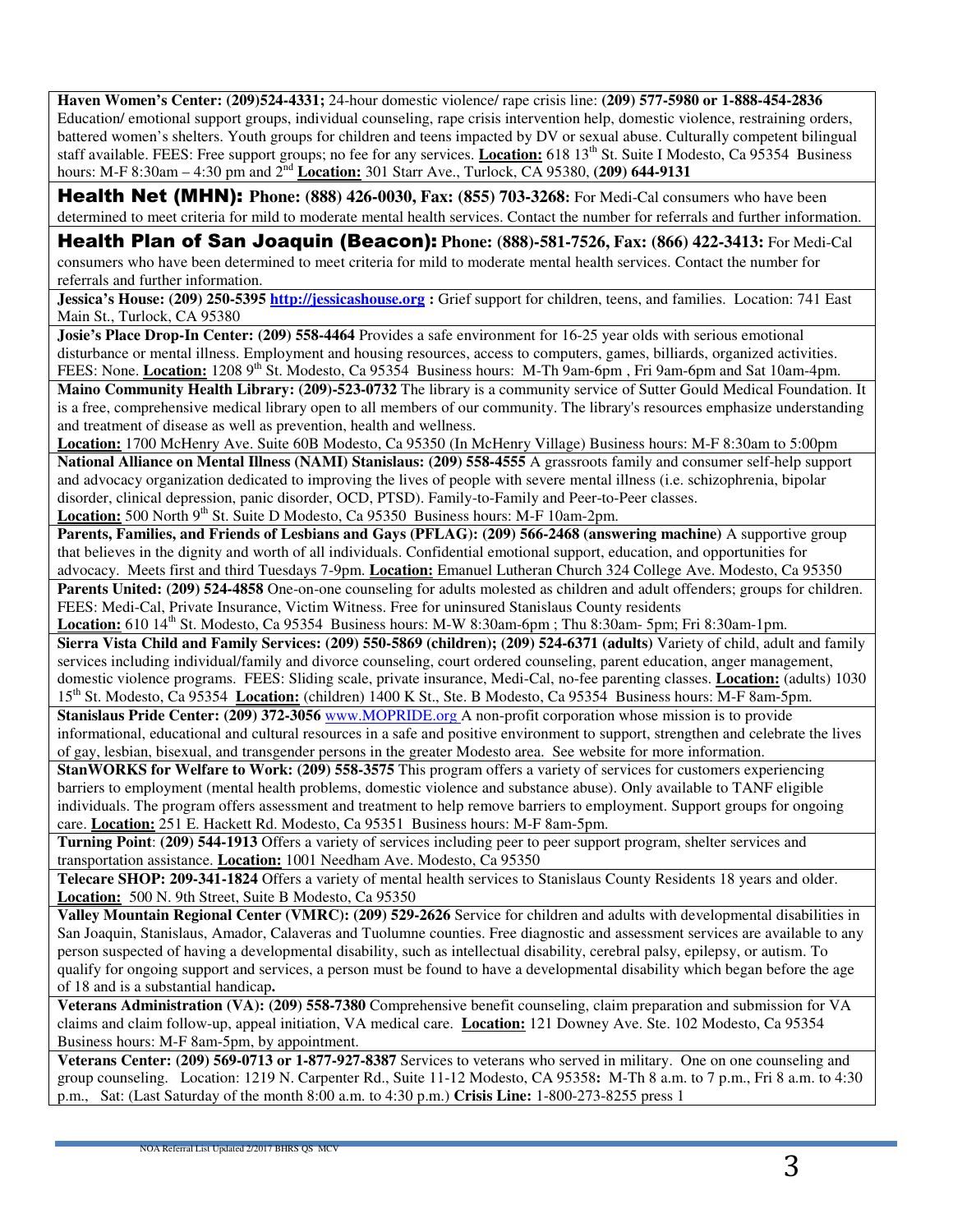## **Homeless, Under Housed, Extra-Support**

**Modesto Gospel Mission**: **(209) 529-8259 mail to:** www@homelessmission.org Services include meals (breakfast at 6:30am and dinner at 7pm following Chapel), Shelter (men 18 years old minimum with sign-up at 6:30pm nightly; for women and parents with children please call for space availability), free clothing (8am – 9am, Monday, Tuesday, Thursday, & Friday), Chapel Service (7pm- 8pm nightly). New Life Program (help to return to societal living), adult high school and GED**,** 12 Step - A Spiritual Journey, and medical programs**. Location:** 1400 Yosemite Blvd. Modesto, Ca 95350

**Turlock Gospel Mission: (209) 656 -1033** www.TurlockGospelMission.org 365 days-a-year our guests can find a hot meal, an encouraging word and a group of caring individuals who are eager to love and care for them. Turlock Gospel Mission offers an evening meal ministry, shelter for women and children during the cold months and a homeless assistance center, known as the HAM Center, to offer support and encouragement during the day. **Location:** 437 S. Broadway, CA. Turlock, Ca 95380 **Mail:** P.O. Box 1231, Turlock, CA 95380

**Salvation Army: (209) 525-8954** The shelter is available all year round on a limited basis during the summer months and at full capacity (80 men and 20 women) during the winter months. The winter season extends from the first Monday of November through the end of April. **Location:**  $320\,9^{th}$  St. Modesto, Ca  $95350$ 

**Pathways - Center for Human Service: (209) 526-3809** Transitional living and employment for ages 18-25.

**Hutton House**: **(209) 526-1623** Hutton House is a state licensed temporary shelter for runaway, homeless and youth in crisis who are ages 13-17. It provides services in a residential setting for 8 youth at a time for a maximum of 15 days. Day services are available for youth and their families. Crisis line is available 24 hours a day. **Location:** 201 Jennie St. Modesto, Ca 95354

**Food and Clothing Assistance:** Modesto Seventh Day Adventist: **(209) 521-6460**

United Samaritans Turlock: **(209) 668-4853**

United Samaritans Hughson: **(209) 883-9212**

WIC: **(209) 558-7377**

Big Valley Grace: **(209) 577-1604**

Victory Life Food Pantry: **(209) 538-9700**

Interfaith Ministries: **(209) 572-3117**

**Community Housing and Shelter Services: (209) 527-0444**

**Housing Authority of Stanislaus County: (209) 557-2000** Rental Assistance, Section 8

**Center Valley Opportunity Center (CVOC): (209) 577-3210** CVOC operates numerous employment, educational, economic development and social service programs in central California.

**Community Services Agency:** (**877) 652-0734** Key programs include Child Protective Services, Adult Protective Services, In-Home Supportive Services, CalWORKs, CalFresh, WIC, TANF; Welfare to Work, Family Stabilization Program, Covered California Health Coverage, Medi-Cal and General Assistance. **Location:** 251 E. Hackett Rd. Modesto, Ca 95358

**Utility Bill Assistance:** Salvation Army Utility Program: **(209) 523-7577**

MID CARES: **(866) 645-6625 Location:** 1231 11th St. Modesto, Ca 95350

PG&E Reach Program: **(209) 521-6249**

PG&E Care Program: **(866)743-2273** www.pge.com/en/myhome/customerservice/financialassistance/index.page

CVOC: **(209) 537-9217** 

**American Red Cross: (209) 523-6451** Provides disaster assistance for those who have lost their homes

### **Substance Use Recovery/Support**

**Alcoholics Anonymous: (209) 572-2970** Hotline for Adults

**Alateen/Alanon: (209) 524-3907** Hotline for 12-20 year olds

https://www.ncwsa.org/d18/meetings/District%2018%20meetings.htm

**Narcotics Anonymous: (209) 526-1817** Hotline

**Aegis Medical Systems: (209) 527-4597** Outpatient Methadone treatment for addiction to heroin. FEE: Private pay and Medi-Cal. **Location:**1235 McHenry Ave. Modesto, Ca 95354

**Center for Human Services: (209) 526-1440** Individual and group recovery services (outpatient). Also provides treatment services to teens. FEE: Based on income, private insurance. **Location:** 2000 W. Briggsmore Ave., Suite I, Modesto, Ca 95350

**Nirvana Drug and Alcohol Treatment Program:** 

**(209) 579-1151** Outpatient and day treatment services – **Location:** 1100 Kansas St. Modesto, Ca 95351

**(209) 579-1103** Men's Residential Services – **Location:** 1028 Reno Ave. Modesto, Ca 95351

**(209) 578-3121** Women's Residential Services – **Location:** 1521 Bryn Mawr Way Modesto, Ca 95358

FEE: Sliding scale; Medi-Cal for outpatient treatment services only